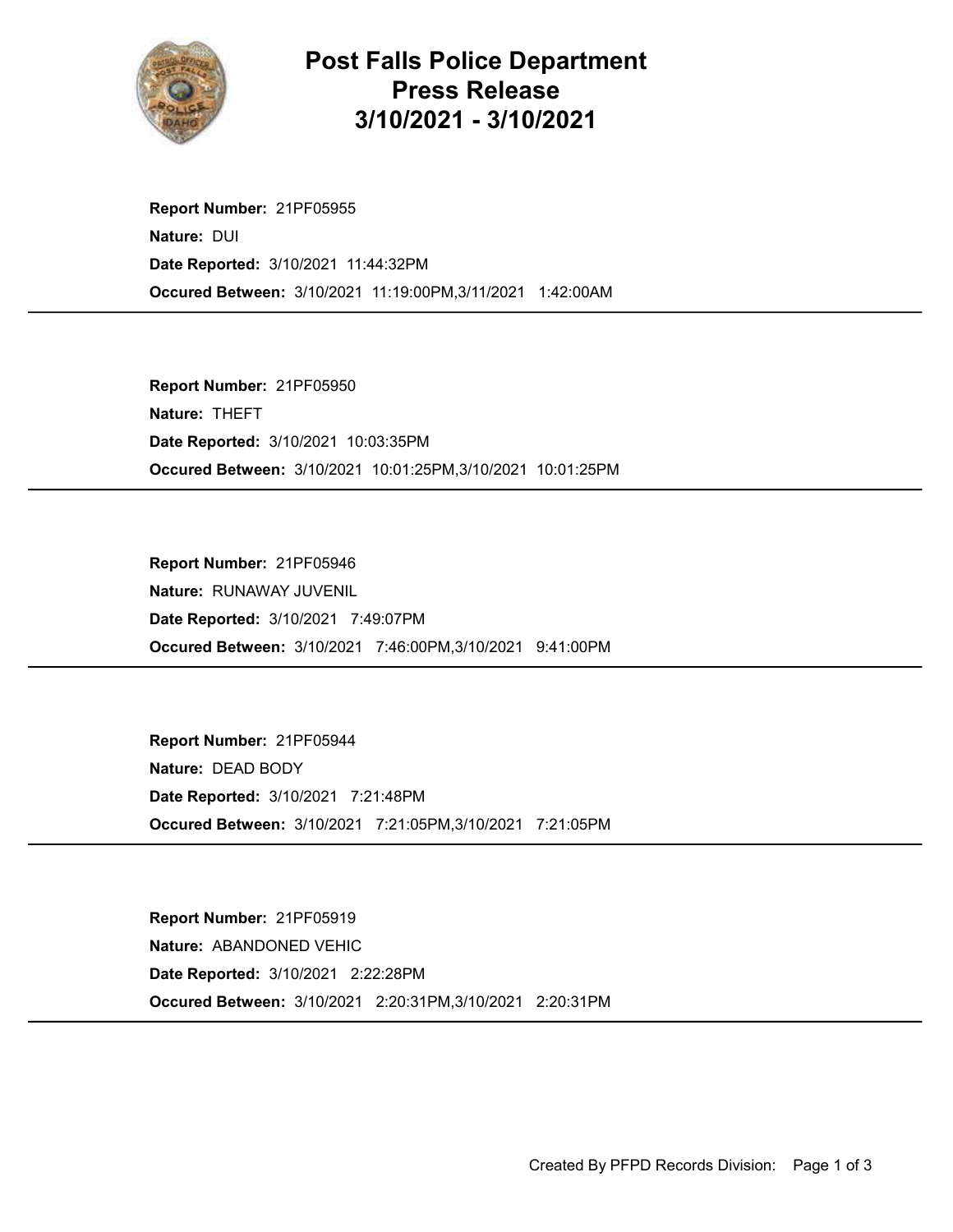Occured Between: 3/1/2021 7:30:00PM,3/1/2021 8:00:00PM Report Number: 21PF05915 Nature: ACCIDENT H&R Date Reported: 3/10/2021 1:40:45PM

Occured Between: 3/10/2021 1:22:19PM,3/10/2021 1:22:19PM Report Number: 21PF05912 Nature: SHOPLIFTER Date Reported: 3/10/2021 1:23:32PM

Occured Between: 3/10/2021 12:39:37PM,3/10/2021 12:39:37PM Report Number: 21PF05906 Nature: THEFT Date Reported: 3/10/2021 12:42:20PM

Occured Between: 3/10/2021 12:36:40PM,3/10/2021 12:36:40PM Report Number: 21PF05904 Nature: AGENCY ASSIST Date Reported: 3/10/2021 12:37:25PM

Occured Between: 3/10/2021 12:30:00PM,3/10/2021 12:34:43PM Report Number: 21PF05903 Nature: TOBACCO PROBLEM Date Reported: 3/10/2021 12:35:54PM

Occured Between: 3/10/2021 11:57:34AM,3/10/2021 11:57:34AM Report Number: 21PF05900 Nature: PROPERTY DAMAGE Date Reported: 3/10/2021 12:01:09PM